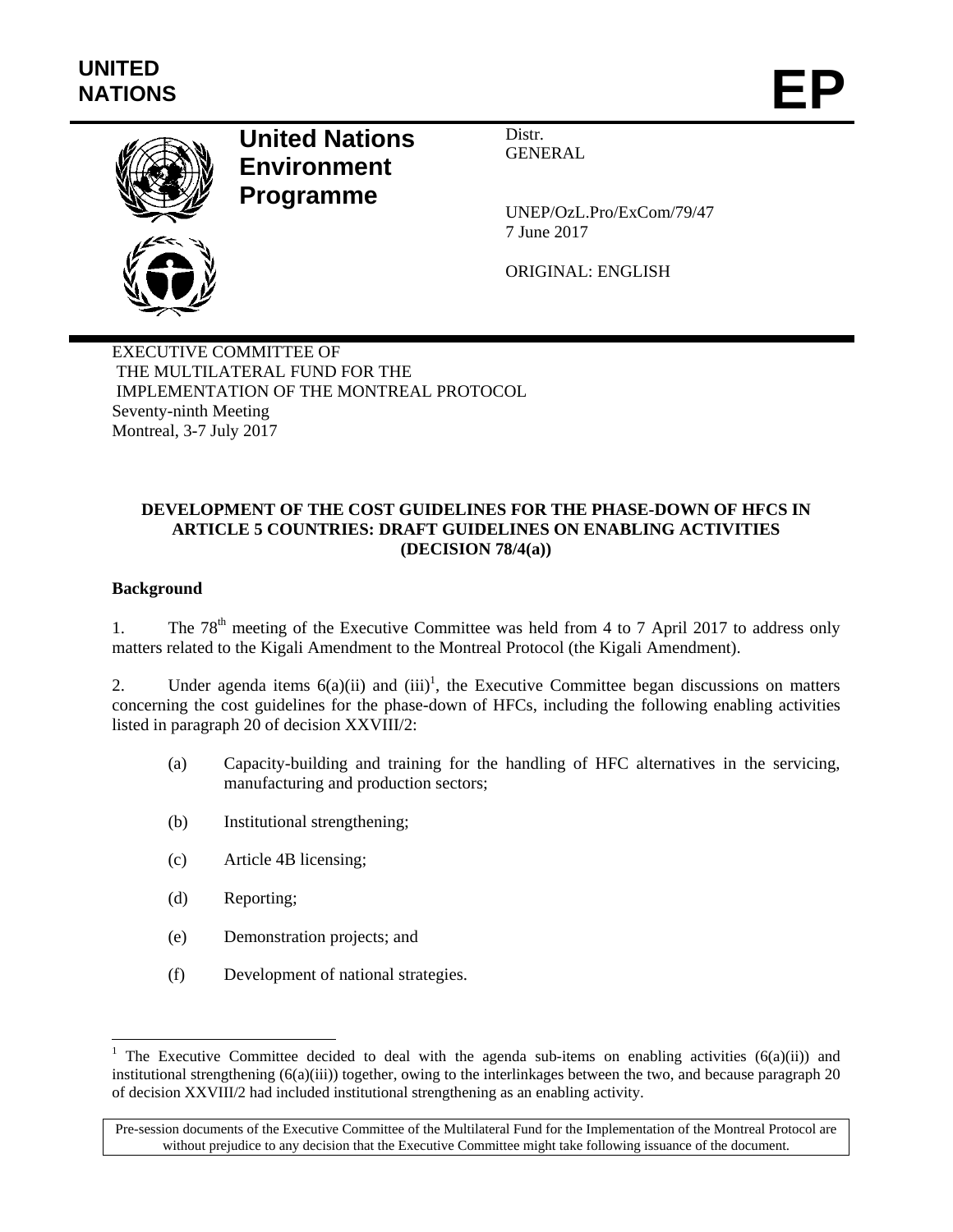3. The Executive Committee discussed the matter based on document UNEP/OzL.Pro/ExCom/78/6, which provided a review of decisions, guidelines and practices relevant to enabling activities that have been adopted by the Parties and the Executive Committee. Matters related to institutional strengthening were discussed based on document UNEP/OzL.Pro/ExCom/78/7<sup>2</sup>.

### Discussion at the  $78<sup>th</sup>$  meeting

4. During the discussions,<sup>3</sup> some Executive Committee members supported the need to define the appropriate enabling activities eligible for funding, when they would be needed, and how they would be delivered. The enabling activities needed immediately to assist Article 5 countries in starting the HFC phase-down process included: ratifying the Kigali Amendment; initiating the supporting institutional arrangements; establishing a licensing system for HFCs; conducting consultations with stakeholders and government agencies; and developing data-collection methodologies. It was important to avoid duplication of activities and to ensure clarity regarding which mechanisms were to be used and in what circumstances.

5. Enabling activities were also defined as those activities that would empower or enable national ozone units to fulfil their initial obligations with regard to the HFC phase-down in line with the Kigali Amendment. This distinction was made to differentiate between those activities that would assist the national ozone unit through institutional strengthening support after ratification to help compliance with the new obligations in the long term.

6. There was general recognition that a flexible approach was needed to reflect the variety of country circumstances, as well as the legal and political structure of individual countries. Ensuring the appropriate scheduling and sequencing of activities was complicated, given the range of requirements of Article 5 countries, although ratification and licensing system activities were of high priority. There was also recognition that there should be no differentiation between Article 5 parties that had opted for inclusion in either group 1 or group 2 phase-down schedules for HFCs.

7. Following the discussions, the Executive Committee *inter alia* requested the Secretariat to prepare a document providing draft guidelines on enabling activities taking into account the discussions on the matter at the  $78<sup>th</sup>$  meeting (decision 78/4(a)).

8. The present document has been prepared in response to decision 78/4(a).

## Scope of the document

9. The present document builds upon the information provided at the  $78<sup>th</sup>$  meeting<sup>4</sup> that described the enabling activities that have been approved since the establishment of the Multilateral Fund and the roles and responsibilities of stakeholders at the national level, in particular National Ozone Units (NOUs). The document also proposes a sequence for implementing such activities and suggests, in the context of the Kigali Amendment, the timing of when these are required. The document also presents a recommendation.

<sup>&</sup>lt;sup>2</sup> The Executive Committee decided, *inter alia*, to consider increasing funding for institutional strengthening at a future meeting in accordance with paragraph 20 of decision XXVIII/2 (decision 78/4(b)) 3

<sup>&</sup>lt;sup>3</sup> This section summarizes the discussions supported by several Executive Committee members. The full text of the discussions is presented in paragraphs 100 to 108 of document UNEP/OzL.Pro/ExCom/78/11.

<sup>4</sup> UNEP/OzL.Pro/ExCom/78/6.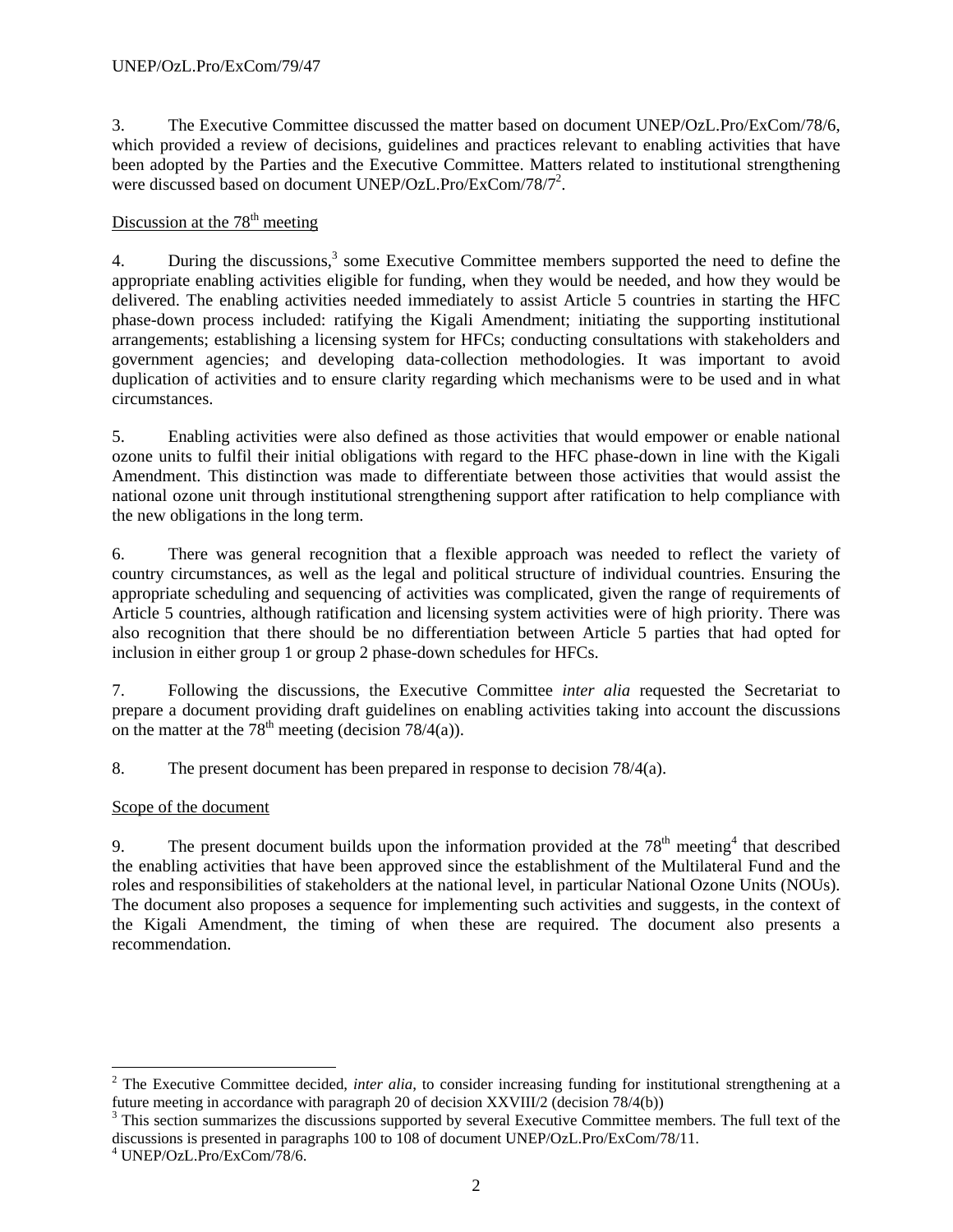10. Decisions and current practice by the Parties and the Executive Committee related to the enabling activities are contained in Annex I to the present document.<sup>5</sup>

### **Introduction**

l

11. Since the inception of the Multilateral Fund, the Executive Committee has developed policies and guidelines, and has approved funding<sup>6</sup> for the implementation of the enabling activities listed under paragraph 20 of decision XXVIII/2, to support the phase-out of controlled substances under the Montreal Protocol.

12. Experience under the Multilateral Fund has shown that assistance from bilateral and implementing agencies has contributed to the implementation of enabling activities in Article 5 countries, in particular the assistance provided through the Compliance Assistance Programme.<sup>7</sup> For example, issues related to compliance with the Montreal Protocol, or data reporting of controlled substances, are regularly included in the discussions during the regional network meetings of ozone officers organized by the Compliance Assistance Programme on an annual basis.

13. The timing for implementing enabling activities depends on various factors, including: the circumstances, as well as the legal and political structure of each country; the compliance schedule for phasing out controlled substances; and the national strategies and action plans elaborated to meet the compliance targets of the Protocol.

14. Taking into consideration discussions at the  $78<sup>th</sup>$  meeting (where ratification of the Kigali Amendment and reviewing the licensing system to incorporate HFCs were identified as high-priority activities), the main objectives of enabling activities for the purpose of providing support to Article 5 countries in planning and identifying priority activities that would enable them to formulate cost-effective approaches to meet compliance with new obligations under the Montreal Protocol, in particular the Kigali Amendment are proposed as follows:

- (a) In the near term, to facilitate and support Article 5 countries to ratify the Kigali Amendment as soon as possible;
- (b) In the medium term, to support activities that countries would need to meet the first obligations<sup>8</sup> of the Kigali Amendment after ratification; and
- (c) In the long term, to support compliance with the Montreal Protocol and the phase-down of HFC.

15. The following sequence of activities for the implementation of the enabling activities is suggested:

(a) Activities to facilitate and support the early ratification of the Kigali Amendment which may be required from the  $79<sup>th</sup>$  meeting until the last meeting in 2019;

 $<sup>5</sup>$  Extracted from the document on Information relevant to the development of the cost guidelines for the phase-down</sup> of HFCs in Article 5 countries: enabling activities (UNEP/OzL.Pro/ExCom/78/6). 6

<sup>&</sup>lt;sup>6</sup> Enabling activities have been funded as stand-alone projects or as components of sector/national phase-out plans.

Paragraph 35 of document UNEP/OzL.Pro/ExCom/77/70/Rev.1.

 $8$  Initial obligations of all Parties after ratification would include reporting HFC consumption data under Article 7; establishment of a licensing system for Annex F substances by 1 January 2019 or within three months of the entry into force of the Amendment, for Article 5 countries who are not in a position to implement the system by date above may delay this until 1 Jan 2021 (Article 4B); freeze in consumption of HFC in 2024 for Group I countries, and 2028 for Group II.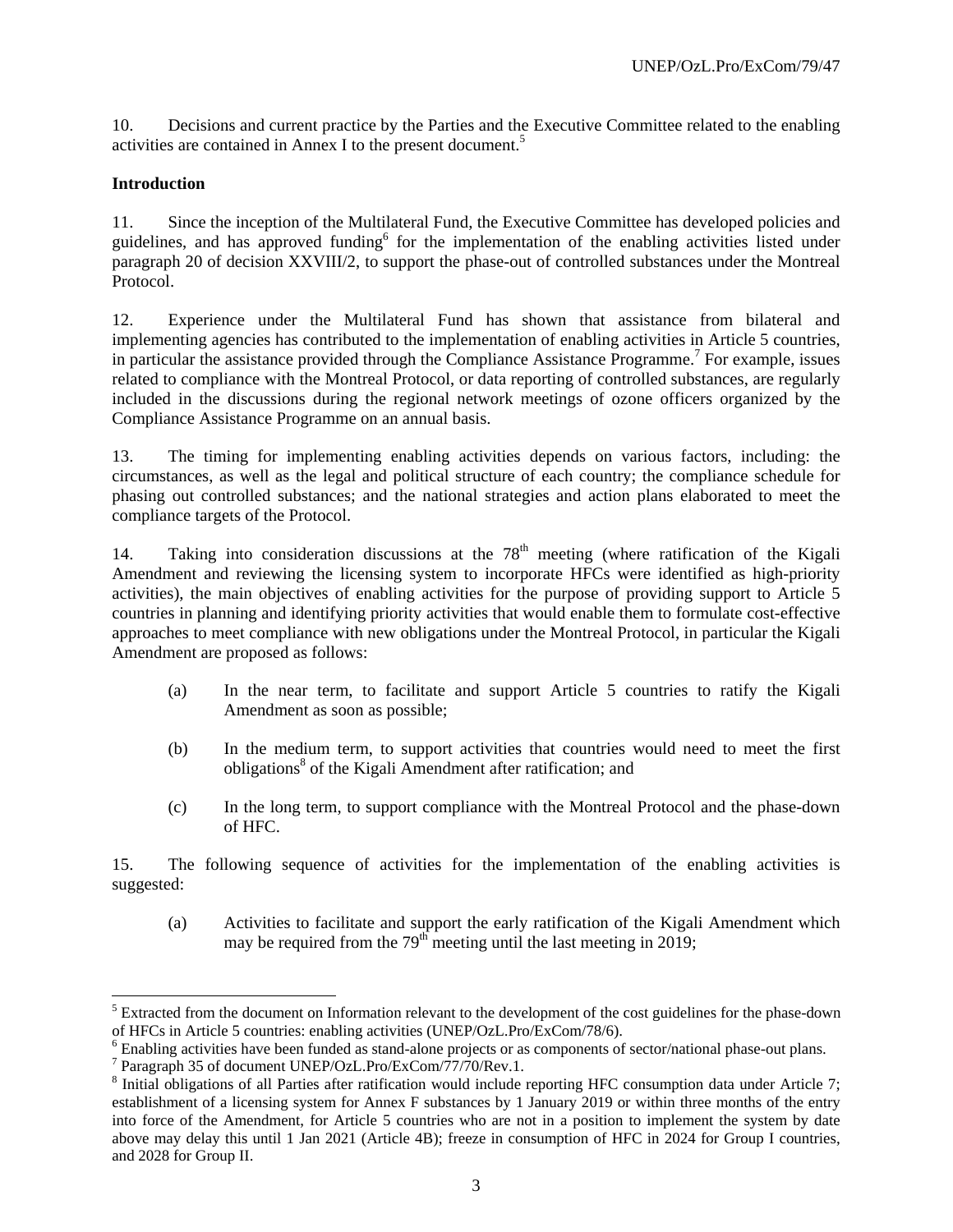- (b) Country-specific activities aimed at initiating the supporting institutional arrangements, the review of licensing systems, and data reporting on HFC consumption and production may be implemented until two years after entry into force of the Kigali Amendment;
- (c) Formulation of national plans for the phase-down of HFCs; including capacity building for handling HFC alternatives within two years from the entry into force of the Kigali Amendment and/or after a country signifies its intent to ratify the amendment; and
- (d) Investment and demonstration projects for HFC phase-down that may be considered until the first meeting of 2019.
- 16. The sequence of activities, timing, and related actions are further described below.

### **Activities to facilitate and support the early ratification of the Kigali Amendment**

17. Although funding has not been directly provided simply for the ratification of the Vienna Convention, the Montreal Protocol and its four amendments, the enabling activities that have been funded through the Multilateral Fund have contributed indirectly to the ratification of these instruments. These activities have been either directly implemented or coordinated by the NOUs<sup>9</sup> that have been funded through institutional strengthening projects.

18. In regard to the ratification of the Kigali Amendment, activities that strengthen capacity of all Article 5 countries to support the early ratification of the Kigali Amendment and fulfil their initial obligations with regard to HFC phase-down may include:

- (a) Reinforcing the role of the NOU to take a leading role in engaging stakeholders, including Government institutions and customs authorities, importers/exporters and traders of controlled substances, industry and industry/trade associations, and other organizations, on the implications of the Kigali Amendment, and its ratification and implementation;
- (b) Develop mechanisms for integrated and comprehensive multi stakeholder consultations with all stakeholders who will be affected by the Kigali Amendment including internal consultations with other government authorities, and acquire knowledge and develop a practical understanding of climate change and energy efficiency concepts in the context of phasing down HFCs;
- (c) Identify and assign responsibilities of relevant government entities responsible for facilitating ratification, and for eventual implementation of the Kigali Amendment; and
- (d) Initiate the drafting of an appropriate bill for early ratification of the Kigali Amendment, and drafting of relevant regulations as appropriate.

19. As of 31 May 2017, four Parties had already ratified the Kigali Amendment, namely Mali, Marshall Islands, the Federated States of Micronesia and Rwanda, and did so without additional financial support from the Multilateral Fund.

#### **Country-specific activities aimed at initiating the supporting institutional arrangements, and the review of licensing systems, including data reporting on HFC consumption and production**

20. The NOUs would also need to lead in strengthening the existing infrastructure capacity and regulatory framework to facilitate implementation of the Kigali Amendment and ensure compliance with

The roles and responsibilities of NOUs are described in document UNEP/OzL.Pro/ExCom/74/51.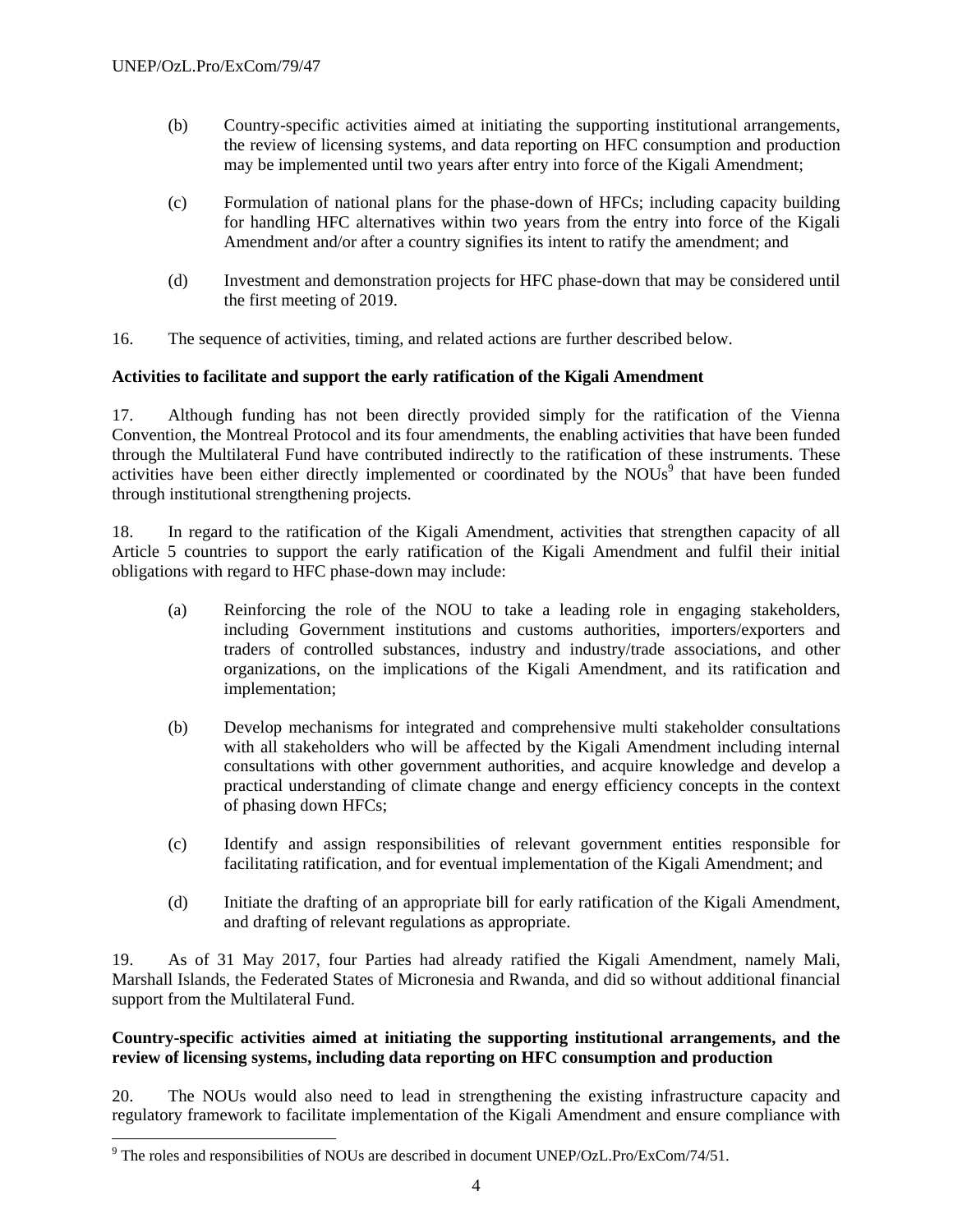the Montreal Protocol. This would include establishing a licensing system for HFCs under Article 4B, and developing data-collection methodologies. In particular:

- (a) Assist authorities to put in place and enforce legislation and regulations for reporting and monitoring HFCs, including a review, update and/or further development of the import/export licensing system;<sup>10</sup>
- (b) Update existing and/or develop new methodologies for collecting, analyzing, verifying, and reporting consumption and production of HFCs (and emissions of HFC-23 where applicable) under Article 7 of the Montreal Protocol and under country programme data reporting, based on new formats that will be developed, $11$  noting that that several of these HFCs are used in blends rather than pure substances;
- (c) Strengthen cooperation and collaboration with customs departments to ensure that customs and enforcement officers can assume the additional monitoring and reporting responsibilities acquired under the Kigali Amendment; and
- (d) Assist the relevant institutions/authorities in developing and/or adopting standards, codes of practice, and/or technical norms for the use of alternatives to HFCs, particularly for those that are flammable and/or toxic.

#### **Formulation of national plans for the phase-down of HFCs including capacity building for handling HFC alternatives**

21. In the context of HFC phase-down, and noting that early preparation of overall national strategies have assisted Article 5 countries to develop a comprehensive plan to meet their compliance obligations,<sup>12</sup> assistance may be provided to initiate data collection, develop institutional arrangements, and consultations leading to the development of national HFC phase-down strategies. These activities may be initiated within two years from the entry into force of the Kigali Amendment and after an Article 5 country has ratified, or signified its intent to ratify the amendment. This may include the following:

- (a) Policies and regulations to facilitate the phase-down of HFCs and the introduction of low-GWP alternative technologies through, *inter alia*, potential controls on the import of HFC-based equipment when nationally appropriate; development and enforcement of safety standards for handling flammable and toxic alternatives; and development of minimum standards for the energy efficiency of refrigeration and air-conditioning equipment;
- (b) Training for customs and enforcement officers addressing the obligations under the Kigali Amendment, including the revised import/export licensing systems;
- (c) Training programmes for refrigeration service technicians addressing issues related to flammability and/or toxicity of refrigerants being phased in;

1

<sup>&</sup>lt;sup>10</sup> HFCs are currently not included in the Harmonized Commodity Description and Coding System of the World Customs Organization. While the new HS codes would in that case enter into force on 1 January 2022, governments can start applying the new codes in the interim.

<sup>&</sup>lt;sup>11</sup> Document UNEP/OzL.Pro/ExCom/79/5 on Country programme data and prospects for compliance, recommends that the Executive Committee *inter alia* request the Secretariat to revise the CP data report to include the HFCs controlled under the Kigali Amendment, and submit it to the  $81<sup>st</sup>$  meeting.<br><sup>12</sup> In the context of HFC phase-down, baselines for compliance for Article 5 group 1 countries will be established by

<sup>2023 (</sup>based on the 2020-2022 average consumption or production of HFCs) and the first controlled target will enter into force by 1 January 2024.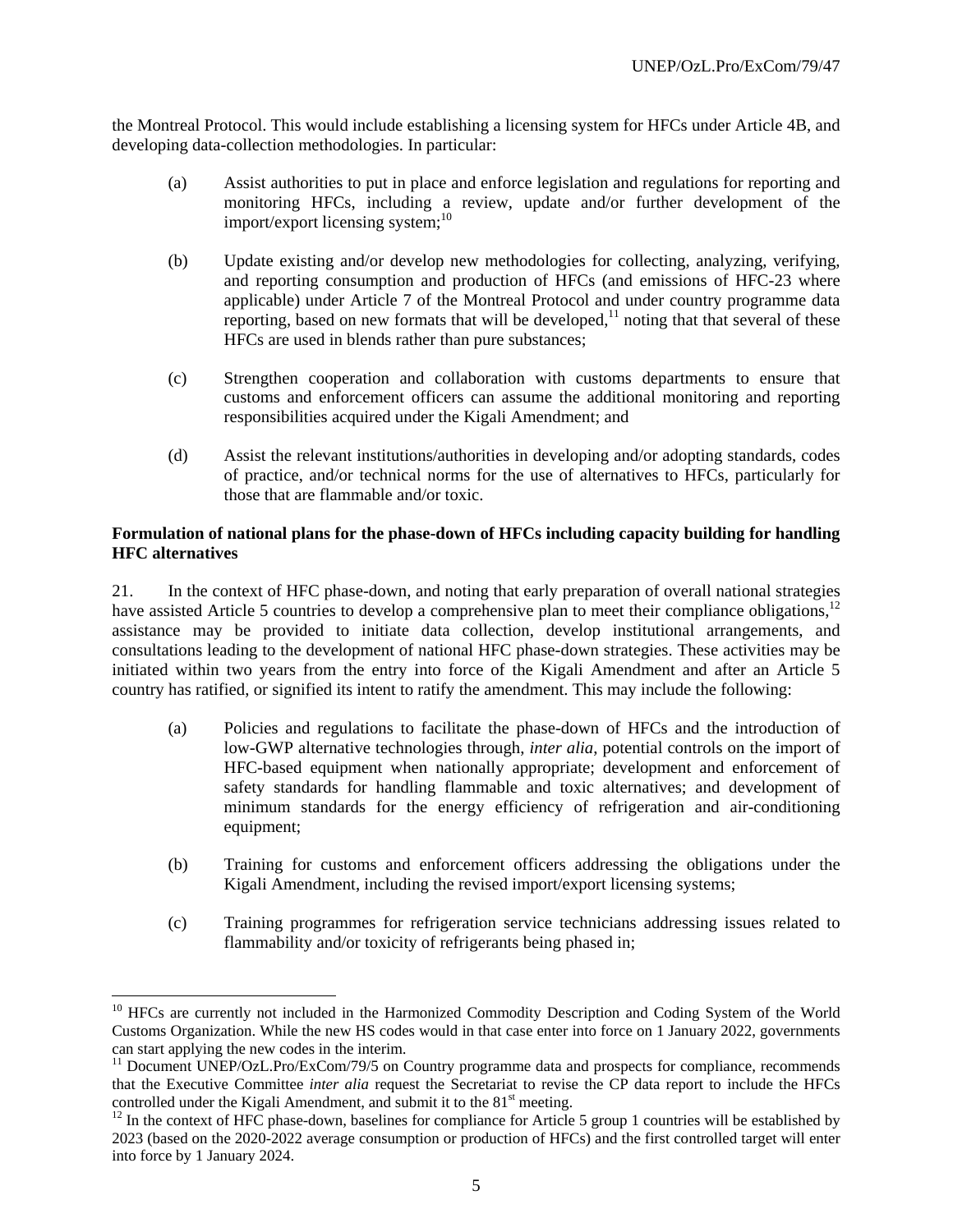- (d) Introduction, adaption and/or optimization of low-GWP alternative technologies as replacement of HFC-based technologies in the manufacturing sector, including technical assistance and training for engineers and technicians at the enterprise level in the operation of the technology phased in, taking into account safety issues associated with the technology; and
- (e) Development of policies and regulations to ban the venting of HFC-23, where applicable, and consideration of technical assistance for process optimization and leakage control.

22. In the case of HCFC phase-out, the time allocated for the preparation of HCFC phase-out management plans (HPMP) followed the average implementation period of an individual Multilateral Fund project at the historic level of 35 months. In order for national strategies to phase-down HFC to be ready for implementation, the Executive Committee may consider approving project preparation funds for such strategies as soon as an Article 5 country has deposited its instrument of ratification for the Kigali Amendment.

23. The Executive Committee would need to provide guidance to the Secretariat for developing guidelines for preparation on national strategies for the phase-down of HFCs.

### **Investment and demonstration projects for HFC phase-down**

24. In the context of funding windows, additional demonstration projects on HFC alternative technologies could be established through-out the HFC phase-down period as required, in line with previous experiences in establishing funding windows based on detailed criteria and guidance provided by the Executive Committee to the Secretariat and bilateral and implementing agencies.

25. The Executive Committee may also wish to note that prior to the approval of cost guidelines for the phase-out of the HCFCs, it allowed the submission of stand-alone projects where the amounts of HCFCs associated with the projects were deducted from the starting point for aggregate consumption. These projects were then subsumed into the approved HCFC phase-out management plan. In all cases, the early approval of stand-alone investment projects reduced the baselines of Article 5 countries.

#### **Delivery mechanisms and funding availability**

26. The implementation of enabling activities, as with any other activity funded through the Multilateral Fund, occurs with the assistance of bilateral and/or implementing agencies. The institutions that have been established at the national level for implementation of the Montreal Protocol would continue to be used for the phase-down of HFCs.

27. The Executive Committee may wish to note that no funding is available in 2017 for activities related to HFCs. It may also wish to consider the total funding that would be available for enabling activities during the 2018 to 2020 triennium.

## **SECRETARIAT'S RECOMMENDATION**

28. The Executive Committee may wish:

- (a) To note:
	- (i) The Draft guidelines for enabling activities contained in document UNEP/OzL.Pro/ExCom/79/47;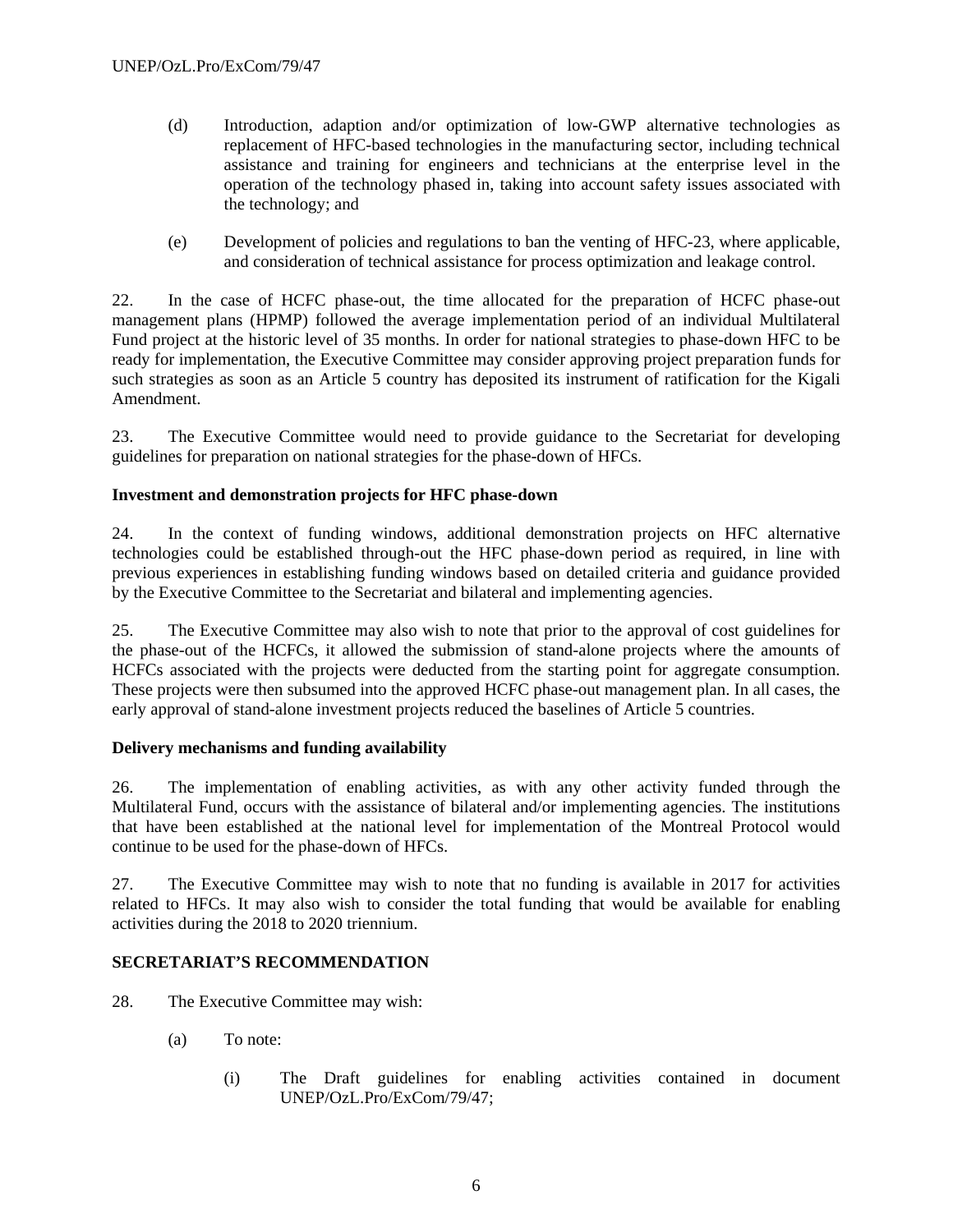- (ii) With appreciation the ratification of the Kigali Amendment to the Montreal Protocol by Mali, Marshall Islands, the Federated States of Micronesia and Rwanda;
- (b) To invite National Ozone Units, within the limits of their mandate and available capacity to consider initiating the activities listed in paragraphs 18 and 20 of document UNEP/OzL.Pro/ExCom/79/47; and
- (c) To consider an appropriate schedule for supporting enabling activities for phasing down HFCs based on the information contained in document UNEP/OzL.Pro/ExCom/79/47.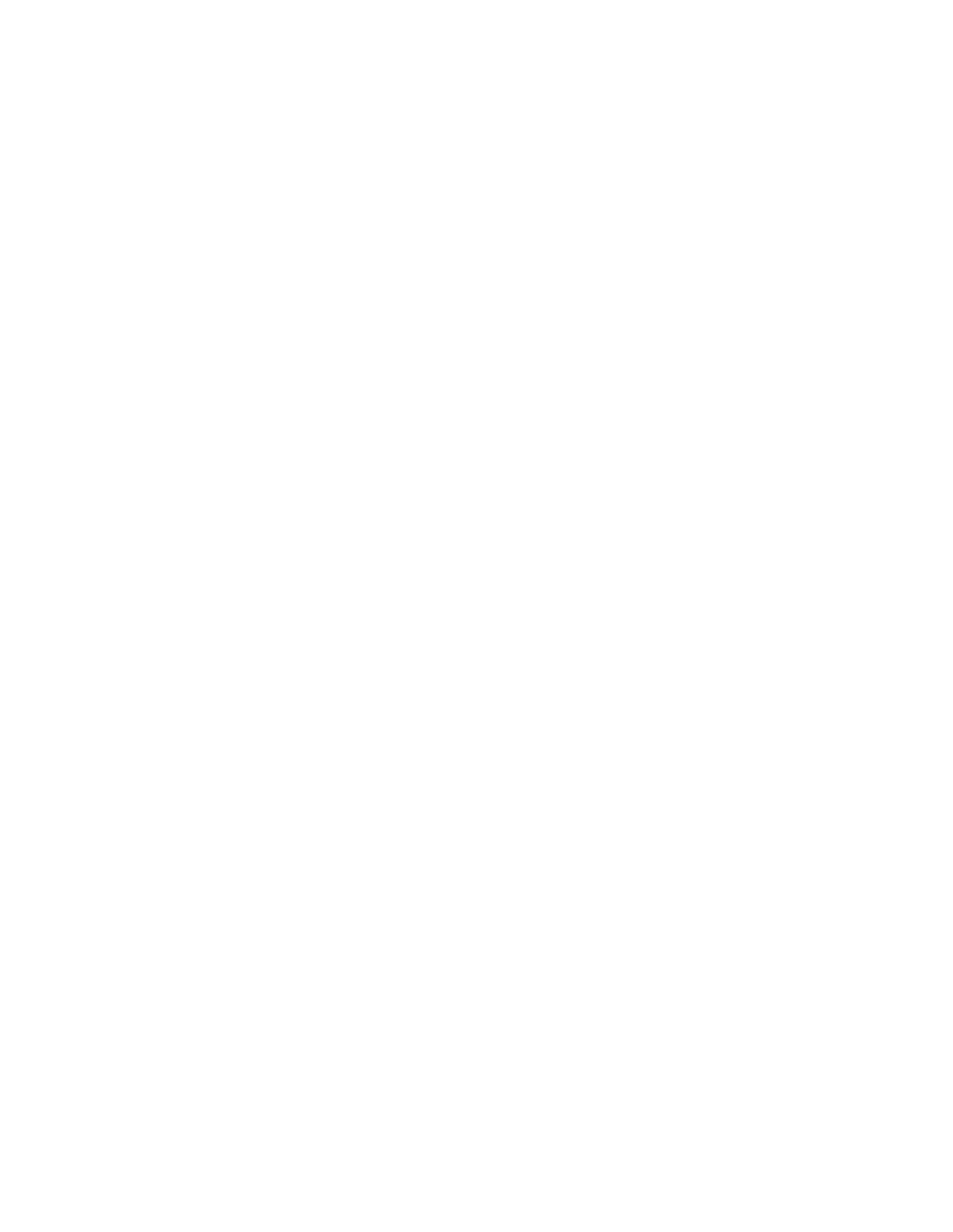#### **Annex I**

#### **RELEVANT DECISIONS AND CURRENT PRACTICE BY THE PARTIES AND THE EXECUTIVE COMMITTEE RELATED TO THE ENABLING ACTIVITIES LISTED UNDER PARAGRAPH 20 OF DECISION XXVIII/2**

1. This annex presents relevant decisions and current practice by the Parties and the Executive Committee related to the enabling activities extracted from the document on Information relevant to the development of the cost guidelines for the phase-down of HFCs in Article 5 countries: enabling activities.13

2. The enabling activities listed in paragraph 20 of decision XXVIII/2 are also related to other elements of the decision, $14$  as indicated below:

- (a) "Capacity-building and training for the handling of HFC alternatives in the servicing, manufacturing and production sectors" is related to: "costs of the safe introduction of flammable and toxic alternatives" for the consumption manufacturing sector (paragraph  $15(a)(vi)$ ); "certification programmes and training of technicians on safe handling, good practice and safety in respect of alternatives, including training equipment" for the servicing sector (paragraph  $15(c)(iii)$ ); and "capacity-building to address safety: to request the Executive Committee to prioritize technical assistance and capacity-building to address safety issues associated with low-global warming potential (GWP) or zero-GWP alternatives" (paragraph 23);
- (b) "Institutional strengthening" is related to "institutional strengthening: to direct the Executive Committee to increase institutional strengthening support in light of the new commitments related to HFCs under the Amendment" (paragraph 21);
- (c) "Article 4B licensing" is related to: "policy development and implementation" for the servicing sector (paragraph  $15(c)(ii)$ ), as the development, strengthening and operation of the licensing (and quota) system is included therein; "training of customs officers" for the servicing sector (paragraph  $15(c)(iv)$ ), as one of the main objectives of the training programmes is to train customs officers and authorities in the operation of the import/export of controlled substances under the Montreal Protocol; and "prevention of illegal trade of HFCs" (paragraph  $15(c)(v)$ ); and
- (d) "Reporting" is related to "institutional strengthening" (paragraph 20(b) under "enabling activities" and paragraph 21), as data reporting under Article 7 of the Montreal Protocol to the Ozone Secretariat, and under the progress report on the implementation of the country programme (CP data) to the Fund Secretariat, is one of the key responsibilities of the National Ozone Unit (NOU) (supported through "institutional strengthening").

#### Capacity-building and training for handling HFC alternatives in the servicing, manufacturing and production sectors

3. Since the  $4<sup>th</sup>$  meeting (June 1991), the Executive Committee has approved funding for capacity building and training for handling alternatives to ODS, mainly CFCs and HCFCs, in the manufacturing and servicing sectors. Funding for similar activities has also been approved for the introduction of alternative technologies to the use of methyl bromide as a soil fumigant and as a fumigant for commodities and structures.

1

<sup>13</sup> UNEP/OzL.Pro/ExCom/78/6.

<sup>&</sup>lt;sup>14</sup> Paragraph 16 of document UNEP/OzL.Pro/ExCom/78/6.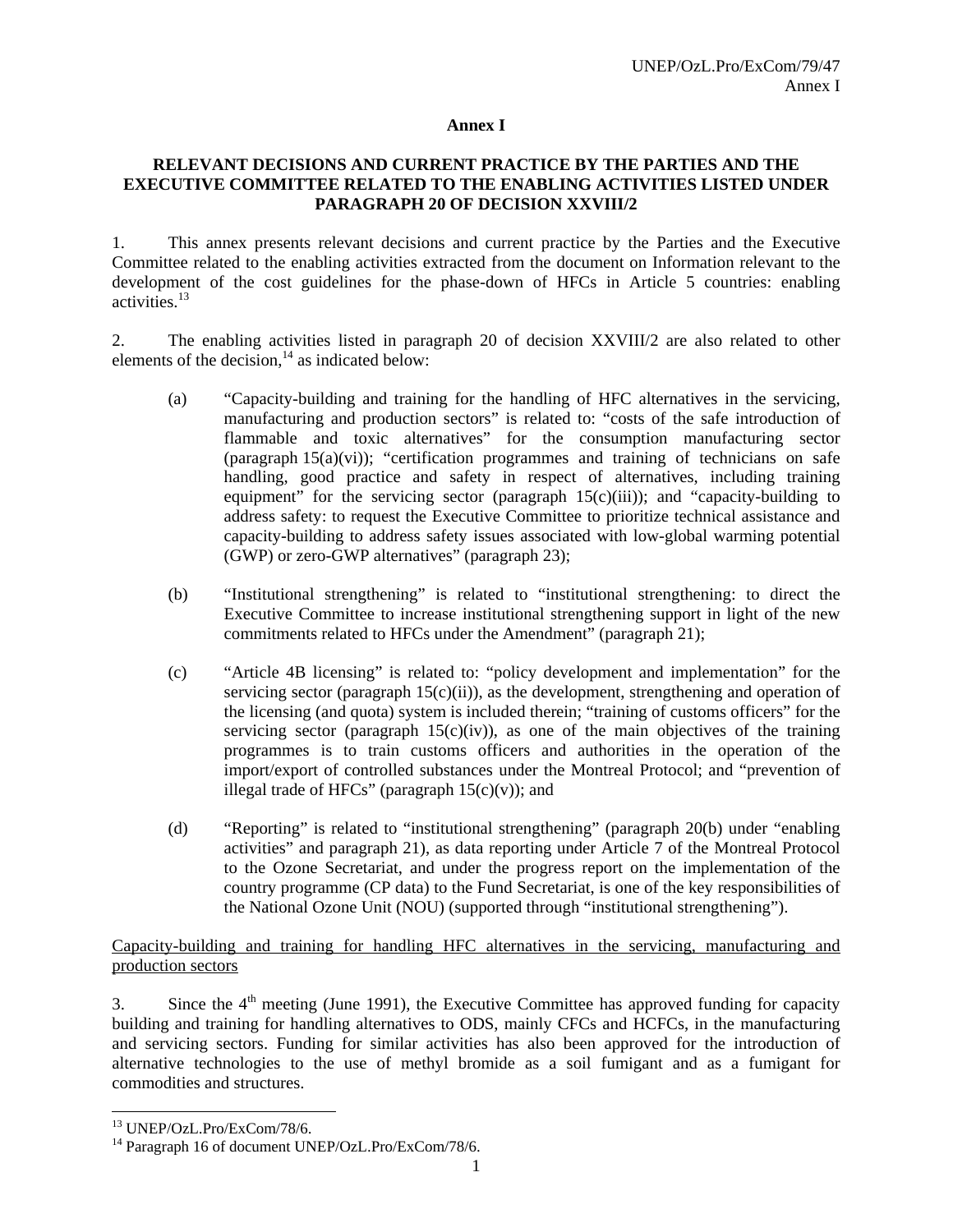4. The majority of the training programmes were implemented at the country level, mainly as stand-alone activities up to the 23<sup>rd</sup> meeting (November 1997), where the refrigerant management plans  $(RMPs)$  for five low-volume-consuming  $(LVC)$  countries<sup>15</sup> were approved. Since then, training programmes have been incorporated into sector plans (e.g., terminal phase-out management plans (TPMPs) for LVC countries), NPPs, and HPMPs. These training programmes have addressed the training needs of two groups of stakeholders:

- (a) Customs officers and law enforcement officers on the legislation and regulations issued at the country level to phase out controlled substances under the Montreal Protocol, including the implementation of mandatory import/export licensing systems (under Article 4B of the Montreal Protocol) and associated quota systems; and
- (b) Refrigeration service technicians on good servicing practices, including proper handling of alternative refrigerants, recovery and recycling of refrigerants, and, to a lesser extent, retrofitting of refrigeration equipment to non-ODS-based refrigerants.
- 5. Other characteristics of training provided under the Multilateral Fund include:
	- (a) Training as a funded component of investment projects for the conversion to alternative technologies used in the manufacturing of equipment (e.g., RAC equipment), products (e.g., foams or aerosols), and/or processes (e.g., cleaning equipment with non-ODS based solvents) where engineers and technicians at the enterprise level have been trained in the operation of the alternative technology phased in and the associated equipment; and
	- (b) Regional training programmes, addressing issues related to, *inter alia,* policy development, training for extension workers, and sector-specific training in the foam, halon, refrigeration and solvent sectors; and global training programmes for a number of topics that have been approved since the  $6<sup>th</sup>$  meeting (February 1992).

6. Capacity-building (excluding direct funding support to NOUs, which is considered under "institutional strengthening") has also been provided at the regional and global levels, mainly through the Compliance Assistance Programme (CAP) of United Nations Environment Programme (UN Environment). Capacity-building for ozone officers and key stakeholders on a broad range of topics has being strengthened since the approval of the first regional network of ozone officers at the 9<sup>th</sup> meeting (March 1993). Regional network meetings are conducted on an annual basis. The Executive Committee may wish to note that at their Twenty-eighth meeting, the Parties requested the Executive Committee of the Multilateral Fund to consider maintaining or, if required, increasing the Fund's technical and capacitybuilding assistance, in particular through the UN Environment Compliance Assistance Programme, with a view to improving cooperation between national authorities in charge of implementation of the Montreal Protocol and national and regional standards committees (paragraph 6 of decision XXVIII/4).

7. Several of the alternative technologies that were phased in as replacements of ODS in all the manufacturing and refrigeration servicing sectors were flammable and/or toxic. In all those cases, safety related equipment was provided as an eligible incremental cost, and the capacity-building and training programmes took fully into account safety issues associated with the alternative technology (in line with paragraph 23 of decision  $XXVIII/2^{16}$ ). Previous Executive Committee decisions and practice related to the safe introduction of flammable and toxic alternatives is further discussed in the document on

1

<sup>&</sup>lt;sup>15</sup> Bahamas, Georgia, Guyana, Saint Lucia and Trinidad and Tobago.

<sup>&</sup>lt;sup>16</sup> To prioritize technical assistance and capacity building to address safety issues associated with low-GWP or zero-GWP alternatives.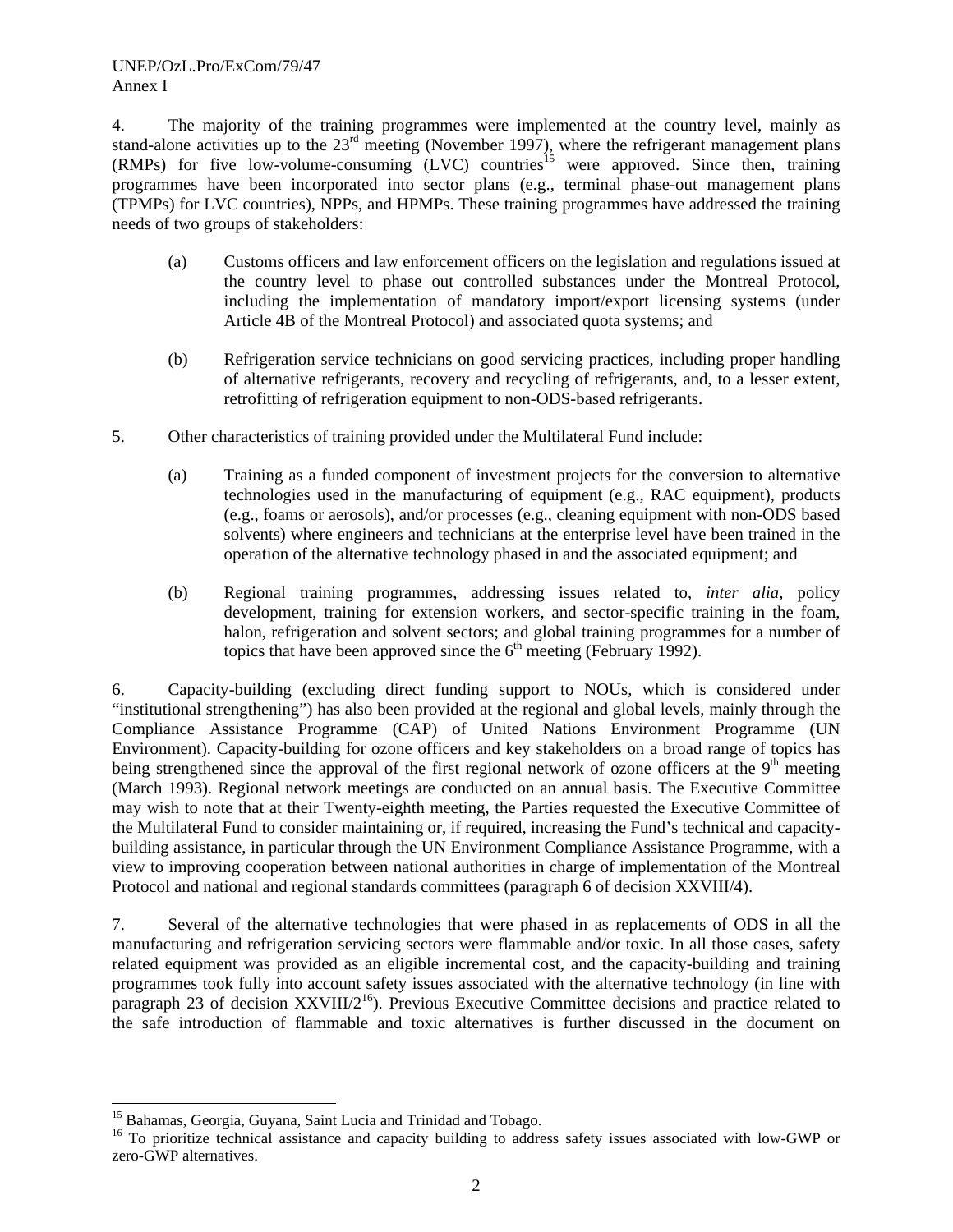Information relevant to the development of the cost guidelines for the phase-down of HFCs in Article 5 countries: draft criteria for funding.17

#### Article 4B of the Montreal Protocol (licensing)

8. Article 4B of the Montreal Protocol requires that each Party establish and implement a system for licensing the import and export of new, used, recycled and reclaimed controlled substances in Annexes A, B, C and E of the Montreal Protocol. Since the adoption of the Protocol, the Parties and the Executive Committee have adopted a series of decisions to fund activities to enable Article 5 countries' compliance with their obligations related to Article 4B.

9. With regard to Article 4B of the Montreal Protocol, the Kigali Amendment inserted the following text after paragraph 2: "Each Party shall, by 1 January 2019 or within three months of the date of entry into force of this paragraph for it, whichever is later, establish and implement a system for licensing the import and export of new, used, recycled and reclaimed controlled substances in Annex F. Any Party operating under paragraph 1 of Article 5 that decides it is not in a position to establish and implement such a system by 1 January 2019 may delay taking those actions until 1 January 2021."

10. One of the outstanding issues related to the development of a licensing system for HCFCs is that their replacements include HFCs where global trade is expected to grow, yet these were not included in the existing Harmonized Commodity Description and Coding System (Harmonized System) developed and maintained by the World Customs Organization, which made it difficult for customs authorities to recognize the illegal nature of the relevant import or export of HCFCs if declared as HFCs. The Twenty-sixth Meeting of the Parties (November 2014) therefore requested the Ozone Secretariat to liaise with the World Customs Organization to examine the possibility of designating individual Harmonized System codes for the most commonly traded fluorinated substitutes for HCFCs and CFCs classified under Harmonized System code 2903.39, and encouraged parties to take the necessary steps to recommend such international customs classifications and consider establishing domestic customs codes for the relevant substitutes (decision XXVI/8).

#### Reporting

11. Parties to the Montreal Protocol are required to report under Article 7, data on controlled substances on an annual basis to the Ozone Secretariat. In addition, Article 5 countries are required to report data on controlled substances by sector and subsector under the CP data to the Fund Secretariat. This section of the document presents key decisions on data reporting by Article 5 countries relevant to the HFC phase-down.

## *Article 7 data*

12. Article 7 of the Montreal Protocol requires that each Party shall provide to the Ozone Secretariat, within three months of becoming a Party, statistical data (or the best possible estimates of such data where actual data are not available) on its production, imports and exports of each of the controlled substances in Annexes A, B, C and E including amounts used for feedstock, the amounts destroyed using technologies approved by the Parties, and, imports from and exports to Parties and non-Parties respectively; and for substance listed in Annex E the amounts used for quarantine and pre-shipment applications. Data reported under Article 7 was used to calculate baseline consumptions for the controlled substances, as well as determine a Party's compliance with the provisions of the Protocol.<sup>18</sup>

<sup>-</sup>17 UNEP/OzL.Pro/ExCom/78/5.

<sup>&</sup>lt;sup>18</sup> Article 8 of the Protocol on Non-compliance, requires that The Parties, at their first meeting, shall consider and approve procedures and institutional mechanisms for determining non-compliance with the provisions of this Protocol and for treatment of Parties found to be in noncompliance.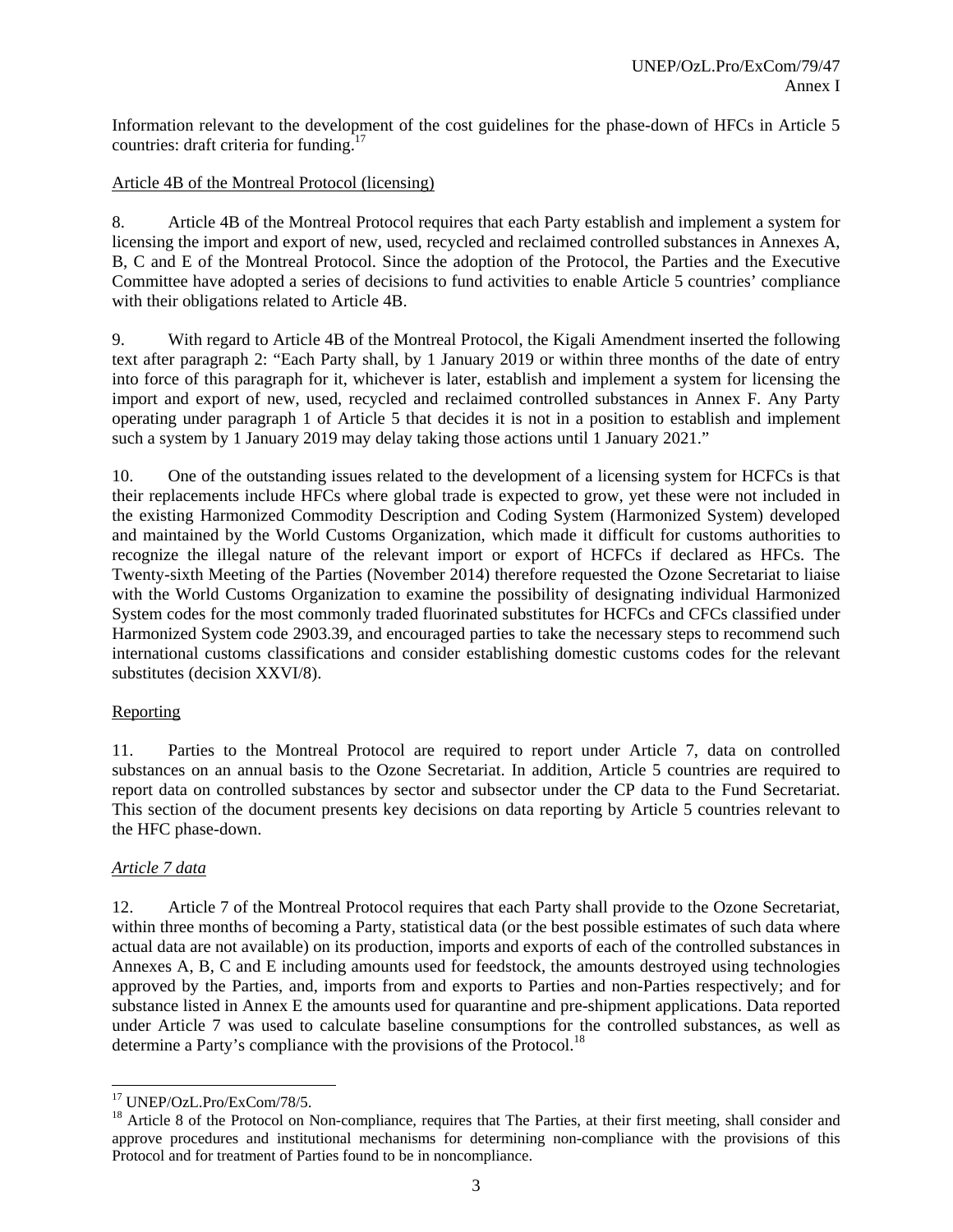13. The adoption of the Kigali Amendment at the Twenty-eighth Meeting of the Parties added Annex F to the Montreal Protocol, which added 18 HFCs as controlled substances. As the consumption of HFCs in blends is likely to be significant in many countries, it is important that countries initiate actions to develop methodologies to collect data on HFC consumption (including HFC-blends), noting that new reporting formats may be agreed upon by the Meeting of the Parties. Those Article 5 countries that had completed surveys of ODS alternatives, which included HFCs, may adapt these data collection approaches used during the surveys in order to facilitate data reporting.

### *Country programme (CP) data*

14. CP data reporting was initiated at the  $5<sup>th</sup>$  meeting (November 1991). Since then, CP data helped assess the prospects of Article 5 countries in their efforts to comply with one or more of the control measures in the Montreal Protocol, has been used to identify ODS yet to be addressed by actions supported by the Multilateral Fund, and has been a pillar for the implementation of projects and activities in all Article 5 countries assisted by the Multilateral Fund.

15. Article 5 countries are required to submit CP data on an annual basis, to include information on all ODS including HCFCs. CP data provides best estimates of use by sector, as well as information on imports of these substances. The CP data reporting format is approved by the Executive Committee and revised accordingly when new substances are included or where consumption data for some substances are not required anymore (i.e. CFCs/CTC), with the last revision made at the  $63<sup>rd</sup>$  meeting (April 2011)  $-decision 64/4(b)(ii)).$ 

16. At its 76<sup>th</sup> meeting (July 2016), the Executive Committee also decided to consider revising the CP data report format at a future meeting, on the basis of the outcome of the surveys of ODS alternatives and the discussions on the HFC amendment (decision  $76/7(c)$  and (d)).

#### Demonstration projects

l

17. The Multilateral Fund has funded demonstration projects in the past, often to facilitate the adoption and/or optimization of cost-effective and available technologies under the local conditions prevailing in Article 5 countries. The first demonstration project was approved at the  $5<sup>th</sup>$  meeting (November 1991) for CFC recovery and recycling. Since then, the Executive Committee has approved 136 demonstration projects at a total value of US \$70.9 million (including agency support costs).

18. The Executive Committee has also approved specific funding windows for demonstration projects for the phase-out of methyl bromide, chiller projects, ODS waste management, and low-GWP alternative technologies to HCFCs. Given the relevance to the phase-down of HFCs of the projects to demonstrate low-GWP alternative technologies to HCFCs, a description of those projects is presented below.

## *Projects to demonstrate low-GWP alternative technologies<sup>19</sup>*

19. At its 55<sup>th</sup> meeting (July 2008), the Executive Committee, in the context of initiating the phase out of HCFCs and within the framework of cost considerations of the HCFC phase-out, invited bilateral and implementing agencies to prepare and submit project proposals for HCFC uses in the foam sector including systems houses and/or chemical suppliers for the development, optimization and validation of chemical systems for use with non-HCFC blowing agents, and a limited number of demonstration

<sup>&</sup>lt;sup>19</sup> The information in this section of the document has been extracted from the Overview of approved HCFC demonstration projects and options for additional projects to demonstrate climate-friendly and energy-efficient alternative technologies to HCFCs (decision 71/51(a)) (UNEP/OzL.Pro/ExCom/72/40), and section c (Projects to demonstrate low-GWP technologies pursuant to decision 72/40) of the Overview of issues identified during project review (UNEP/OzL.Pro/ExCom/76/12).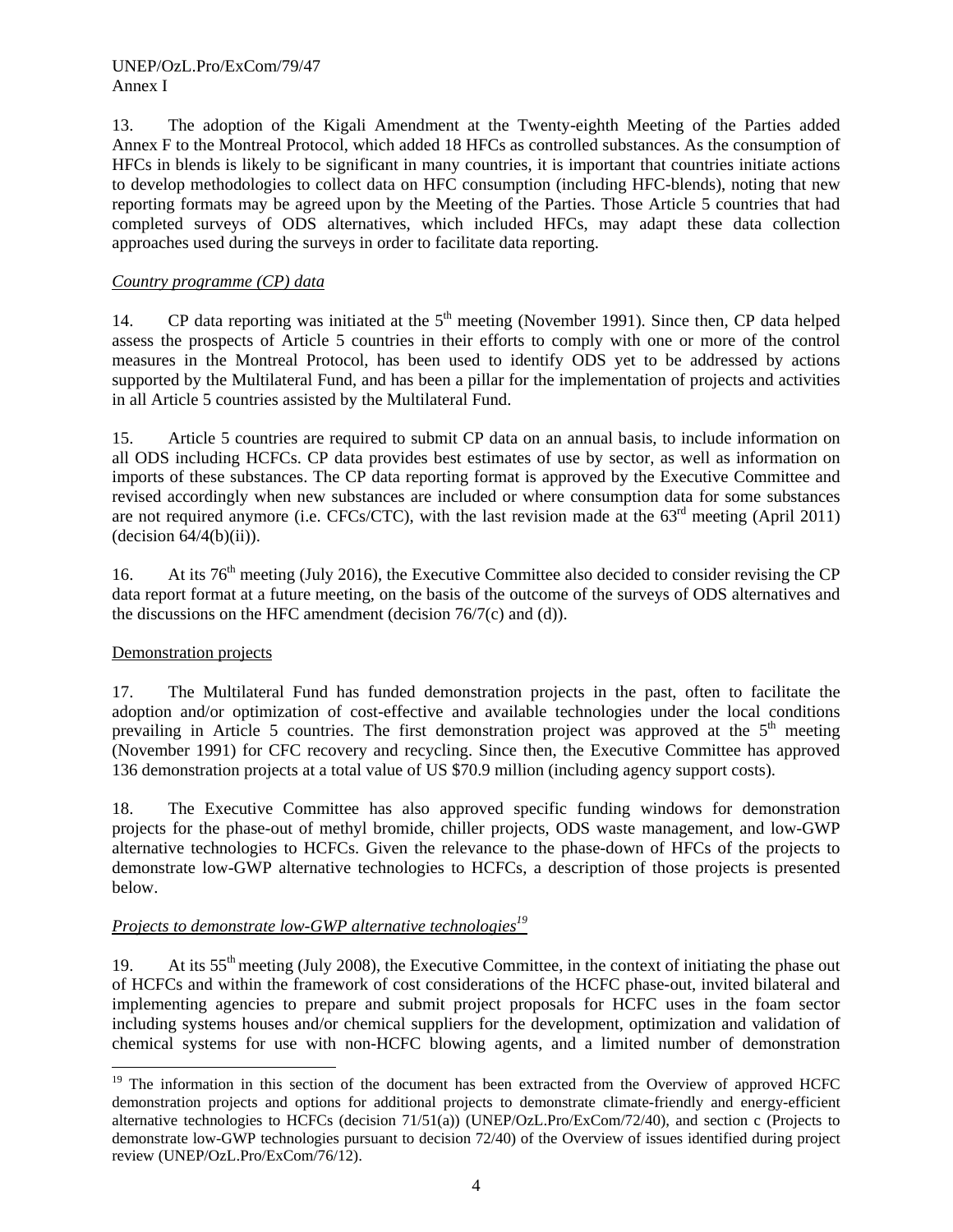projects in the RAC sub-sectors to low- GWP technologies to identify all the steps required and to assess their associated costs.

20. The demonstration projects approved in line with decision 55/43 have been completed and have provided an independent assessment of alternative technologies through an analysis of their performance and costs under local conditions prevailing in Article 5 countries. The results have been documented in the final reports submitted to the Executive Committee, and also disseminated through workshops attended by government and industry representatives from the regions where the demonstrations have taken place. These proposals have shown how alternative technologies perform and facilitated the collection of accurate technical data on the application of alternative technologies, and have increased know-how in terms of alternative technologies, as their concepts or approaches were concretely described and justified in the initial proposals

21. The projects identified the following barriers to broader penetration of the alternative technologies:

- (a) For the foam sector: the lack of clarity on the side of users about how to gain access to the technology and the associated costs (i.e., possible licenses, royalties or technology transfer fees); lack of know-how in the application of the technologies by many users; lack of availability of the alternative blowing agent and compatible components on the local market; and the high operating costs of some alternative technologies. In several Article 5 countries (mostly LVCs) the lack of local systems houses limited the introduction of a viable technology that complies with availability, cost, performance, safety and environmental requirements, particularly with small and medium-sized enterprises (SMEs) and with spray foam applications; and
- (b) For the RAC sector: the use of flammable refrigerants requires assessing the procedures used for storage, transportation, servicing and disposal of RAC systems. The lack of standards on good practices for the use of flammable substances blocks market access for systems based on those technologies

22. Based on the successful completion of these projects, several of the demonstrated technologies have been incorporated into HPMPs, with the following examples:

- (a) The validation project for the use of methyl formate in several PU foam applications has led to the introduction of this technology in 12 Article 5 countries, involving more than 15 local systems houses and hundreds of downstream users with an aggregated consumption of approximately 5,000 metric tonnes (mt) of HCFC-141b;
- (b) The project for room air-conditioners using  $HC-290^{20}$  (propane) has led to the use of HC-290 as an alternative for HCFC-22 in the room air conditioner sector plan of China under both stage I and stage II of the HPMP. Once completed, those projects will result in the conversion of 18 lines with consumption of approximately 7,300 mt for stage I and a further 20 lines with consumption of 8,050 mt; in addition, three compressor manufacturers have been converted to HC-290 technology under stage I and a further three will be converted under stage II; and
- (c) The project for the use of HFC-32<sup>21</sup> has led to the introduction of this technology as an

<sup>&</sup>lt;sup>20</sup> Demonstration sub-project for conversion from HCFC-22 to propane at Midea Room Air Conditioner Manufacturer Company, approved at the  $61<sup>st</sup>$  meeting.<br><sup>21</sup> Demonstration project for conversion from HCFC-22 technology to HFC-32 technology in the manufacture of

commercial air-source chillers/heat pumps at Tsinghua Tong Fang Artificial Environment Co. Ltd., approved at the  $60<sup>th</sup> meeting.$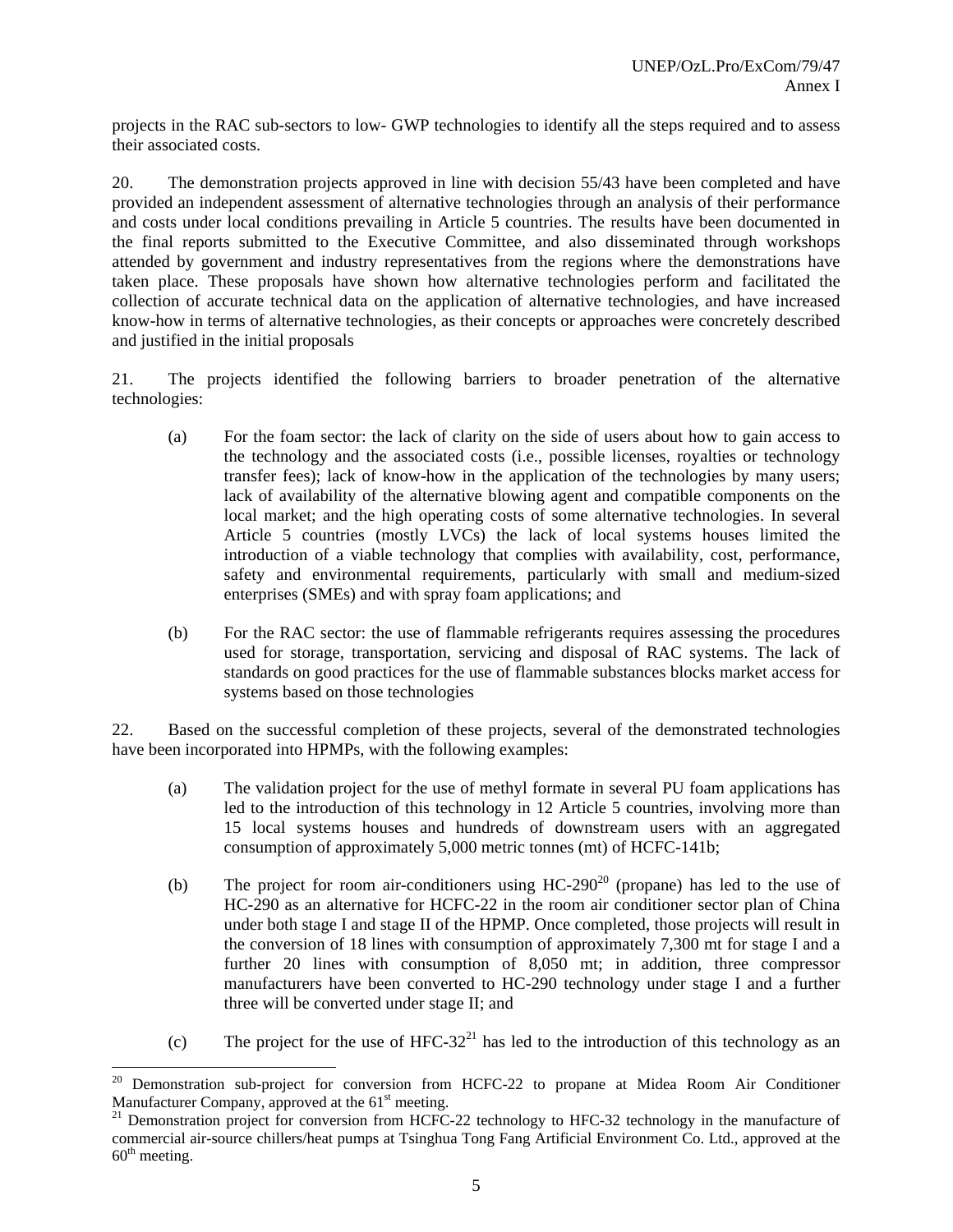alternative for HCFC-22 in the industrial and commercial refrigeration and air-conditioning (ICR) sector plan of China, where conversions at 10 enterprises with an aggregated consumption of approximately 4,143 mt have been implemented in stage I of the HPMP. In addition, two compressor manufacturers have converted to HFC-32 technology. In stage II of the HPMP, HFC-32 has been selected as an alternative to HCFC 22 in unitary air-conditioning sub-sector with a planned phase-out of 3,150 mt, and one compressor line is expected to convert to HFC-32 technology. HFC-32 has also been selected in Indonesia, where three refrigeration and five air-conditioning equipment manufacturers using more than 550 mt of HCFC-22 are currently converting to HFC-32. Similarly, this technology has been introduced in Algeria (8.3 mt of HCFC-22), and in Thailand (1,036 mt of HCFC-22).

23. Several projects have also been approved for systems houses to customize formulations using new and emerging low-GWP alternative technologies (including HFOs, methyl formate and methylal) to supply a large number of downstream users, many of them SMEs. For example, stage I of the HPMPs for Brazil, China, Egypt, India, the Islamic Republic of Iran, Malaysia, Mexico, Nigeria, Saudi Arabia, South Africa and Thailand have included projects to assist locally-owned systems houses in introducing low-GWP alternative formulations. Some of these projects include direct assistance to local downstream-users, as well as, in other countries (e.g., Costa Rica, El Salvador, Jamaica and Trinidad and Tobago), to facilitate the transition to alternative technologies. In the case of China, systems houses will supply HC pre-blended polyols to enterprises that cannot establish HC storage and pre-blending stations in situ due to financial, safety and technical reasons. In Malaysia, four systems houses have already developed and tested one formulation based on methyl formate, while two of them have also developed one formulation based on HFO-1233zd. In Mexico, 10 local systems houses have already fully developed formulations based on methyl formate (and some on methylal and pre-blended HCs), which are being tested in downstream users and being made commercially available. In South Africa, the first six downstream users supported by their systems houses have converted to methyl formate.

24. In addition, the following demonstration projects have also been undertaken as part of stage I and stage II of HPMPs, or through other projects:

- (a) Promoting low-GWP refrigerants for air-conditioning sectors in high-ambient temperature countries in West Asia, where air-conditioning constitutes more than 50 per cent of the energy demand. This project is designed to address the challenges related to the availability of long-term low-GWP alternative refrigerants; technical issues including final products, components, and accessories; assess relevant energy efficiency standards and codes; and identify opportunities for facilitating the transfer of low-GWP technologies;
- (b) District cooling in Colombia and Maldives<sup>22</sup> associated with ODS phase out plans in these countries. The district cooling project in Colombia emerged from the demonstration project for integrated management of the centrifugal chiller sub-sector, focusing on energy-efficient CFC-free technologies for replacement of CFC-based chillers approved at the  $47<sup>th</sup>$  meeting (November 2005); the project is expected to generate at least 31 per cent of energy savings compared to standard centrifugal chillers and reduce about 35 per cent of  $CO<sub>2</sub>$ -eq emissions per year. The district cooling project in the Maldives, was a feasibility study that examined approaches to replace HCFC- and HFC-based air-conditioners by not-in-kind technologies (e.g., vapor absorption, deep seawater cooling, tidal and other systems), using different energy sources (e.g., waste heat, steam, direct heat, electricity) and its associated costs, which are potentially more energy efficient and have a lower carbon footprint than HFC technologies;

<sup>-</sup> $^{22}$  The feasibility study is funded by the Climate and Clean Air Coalition.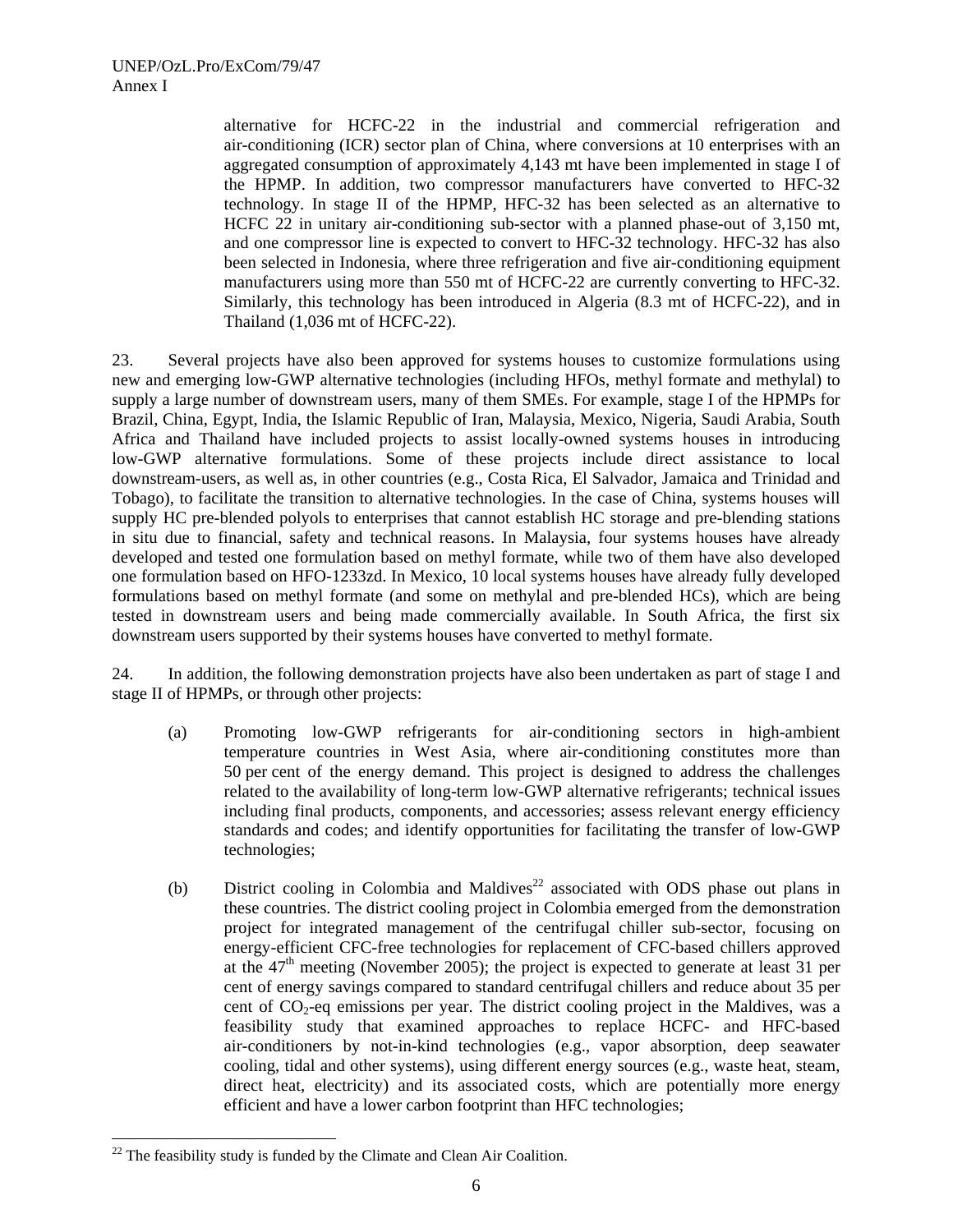- (c) Demonstration of HCFC alternative technologies in the refrigeration servicing sector and end-users. Several HPMPs proposed pilot projects to: demonstrate and assess the performance of emerging technologies in RAC systems (e.g., Chile, Georgia, Kenya, Mexico (stage II), and Turkey); facilitate production of alternatives (e.g., Nigeria); or facilitate the development of standards for the use of flammable alternative technologies (Ghana, Georgia, Indonesia, Kenya, Kuwait, Mexico (stage II) and Oman). For example:
	- (i) Stage I of the HPMP for Chile included a programme to demonstrate low-GWP and high energy-efficiency technologies in the supermarket sector (which consumes 45 per cent of the total HCFC-22 used in the servicing sector), and tackle technical and cost issues related to the lack of expertise and unavailability of components needed to implement these technologies;
	- (ii) Stage II of the HPMP for Mexico included a demonstration project to distribute 1,000 new HC air-conditioning units on a pilot basis to specific users willing to assist the Government in collecting the necessary data on energy use and functioning of the system during a 12 month-period. Data on emission reductions and energy performance will be used for different purposes;
	- (iii) Stage I of the HPMP for Nigeria included a demonstration project to establish a facility for locally produced refrigerant-grade HCs, demonstrate the production and safe use of HCs in refrigeration servicing applications, and training to ensure that the use of HC would occur in a safe way; and
	- (iv) Stage I of the HPMP for Turkey included activities to demonstrate the conversion of refrigeration systems in supermarkets to low-GWP technologies (i.e.,  $CO<sub>2</sub>$ , ammonia, HC) with the objective of gaining commitments from larger end-users to stop using HCFC-22.

25. At the 75<sup>th</sup> and 76<sup>th</sup> meetings, the Executive Committee, in response to decision  $XXV/5^{23}$ , approved an additional 18 project proposals to demonstrate low-GWP technologies using specific criteria<sup>24</sup> for project selection.

Development of national strategies

 $^{23}$  To request the Executive Committee to consider the information in the TEAP report with a view to considering whether additional demonstration projects to validate whether low-GWP alternatives and technologies, together with additional activities to maximize the climate benefits in the HCFC production sector, would be useful in assisting Article 5 parties operating in further minimizing the environmental impact of the HCFC phase-out.

<sup>&</sup>lt;sup>24</sup> The following criteria was applied in project selection: the project offered a significant increase in current know-how in terms of a low-GWP alternative technology, concept or approach or its application and practice in an Article 5 country, representing a significant technological step forward; the technology, concept or approach had to be concretely described, linked to other activities in a country and have the potential to be replicated in the medium future in a significant amount of activities in the same sub-sector; for conversion projects, an eligible company willing to undertake conversion of the manufacturing process to the new technology had been identified and had indicated whether it was in a position to cease using HCFCs after the conversion; the project proposals should prioritize the RAC sector, not excluding other sectors; they should aim for a relatively short implementation period in order to maximize opportunities for the results to be utilized for activities funded by the Fund as part of their stage II of HPMPs; the project proposals should promote energy efficiency improvements, where relevant, and address other environmental impacts. The Committee also invited bilateral and implementing agencies to provide proposals for feasibility studies, including business cases for district cooling; the resulting studies should assess possible projects, their climate impact, economic feasibility and options for financing such undertakings, and the studies should enable stakeholders to understand the advantages and challenges as compared to business as usual (decision 72/40).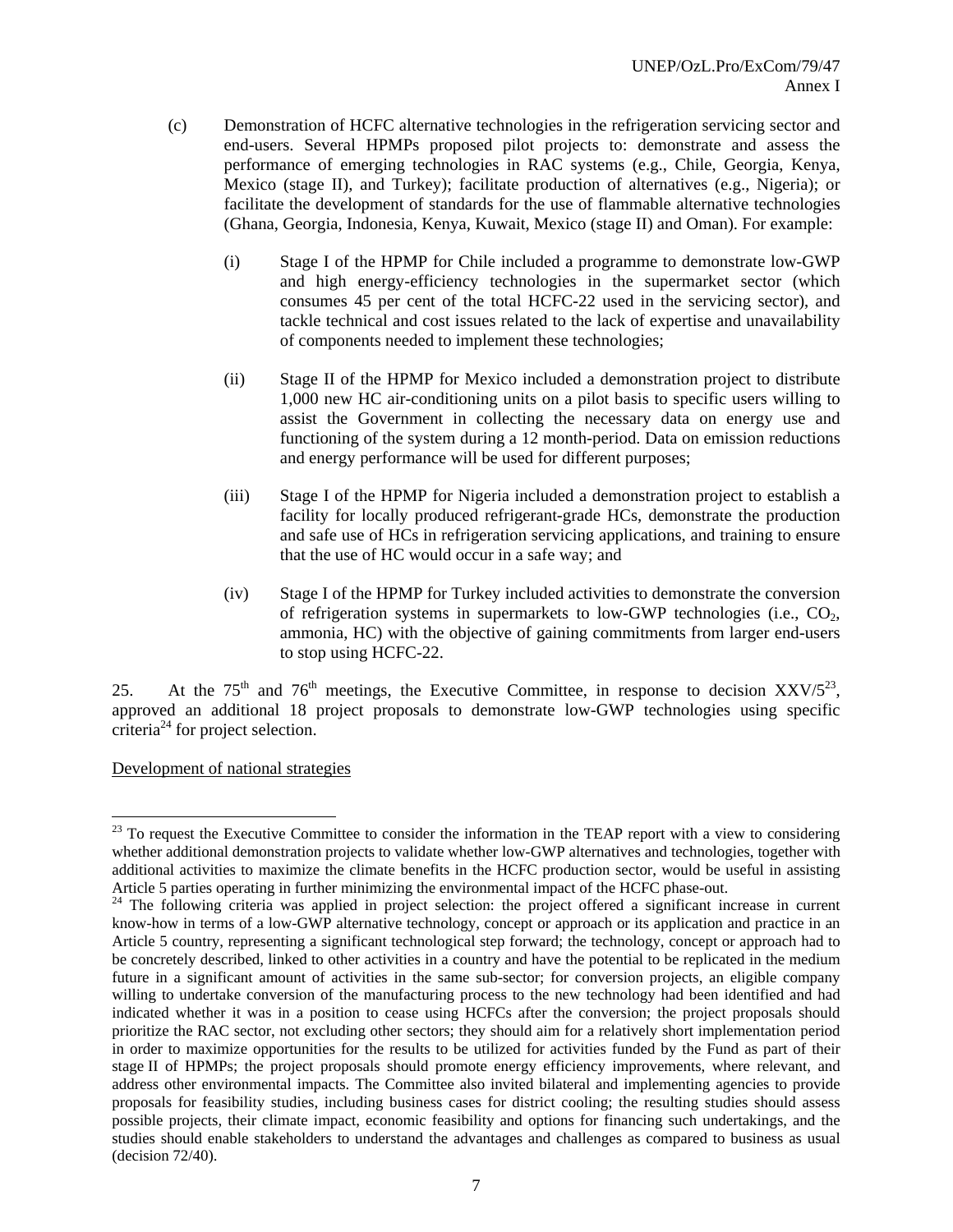26. National strategies have been the basis for assisting Article 5 countries in phasing out ODS, with the first and most important being the country programme. Other relevant national strategies include RMPs mainly for LVC countries, followed by TPMP also mainly for LVC countries. Towards the end of the 2010 compliance-target period for CFCs, performance-based phase-out plans were approved for non-LVC countries to address the remaining consumption of CFCs, mostly used in the refrigeration servicing sector (although several NPPs included the remaining consumption in the manufacturing sector). Subsequent to decision XIX/6 on accelerated phase-out of production and consumption of HCFCs, phase-out activities in Article 5 countries were addressed through HPMPs. A brief analysis of these national strategies is presented below.

### *Country programme*

27. Country programmes have been part of the mechanism for funding ODS phase-out since the Interim Financial Mechanism was established at the Second Meeting of the Parties (June 1990). Specifically, the terms of reference of the Executive Committee approved by the Parties, included to "consider and, where appropriate, approve country programmes for compliance with the Protocol and, in the context of those country programmes, assess and, where applicable, approve all project proposals or groups of project proposals where the agreed incremental costs exceed US \$500,000."

28. Country programmes are expected to contain a review of recent production, imports, applications and use of controlled substances by the main producers, users, and consumers (where information is available it would be useful to indicate links to multinational producers or users); a description of the institutional framework governing controlled substances (e.g., Government agencies, collaborating non-governmental organizations, consumer groups, industry associations); a description of policy framework, regulatory and incentive systems; a description of government and industry activities in response to the Protocol; a statement of strategy for implementation of the Protocol, indicating the respective roles of Government, supporting multilateral and bilateral agencies; an action plan encompassing investment and technical assistance projects, pre-investment studies, and any additional policy analysis required; a timetable for each activity, and for action plan review; and a budget and financing programme for the above activities.

29. The country programme served as basis for project preparation and further co-operation between the Party and the implementing agencies; it was not a funding document *per se*, but rather was a statement of the overall strategy that an Article 5 country wished to take to phase out ODS. While the approval of a country programme was a requirement for the approval of project proposals, in some instances, the Executive Committee also approved projects and activities for phasing out ODS during the preparation of country programmes.

## *Refrigeration management plans (RMPs)/Terminal phase-out plans (TPMPs)*

30. Up until the 22nd meeting (May 1997), ODS phase-out was achieved through the submission of stand-alone investment projects. In considering the needs of LVC countries with approved country programmes to take near-term action to meet the CFC freeze, the Executive Committee requested them to submit  $RMPs^{25}$  based on the draft guidelines contained in decision 23/15.

31. RMPs were expected to address a country's particular circumstances and all relevant sectors including the informal sector that were still using ODS, especially CFCs, and included all or some of the following elements: a training programme for refrigeration technicians; recovery and recycling system; a

l  $25$  The objective of a RMP is to develop and plan a strategy that will manage the use and phase-out of CFC refrigerants for servicing RAC equipment. The RMP is a critical management tool for LVCs for a smooth transition to non-ODS refrigerants, and will contribute to the country's phase-out of ODS by identifying all the activities required, describing all the Government measures that will be necessary to ensure the success of projects and planning how all these activities will be implemented over time.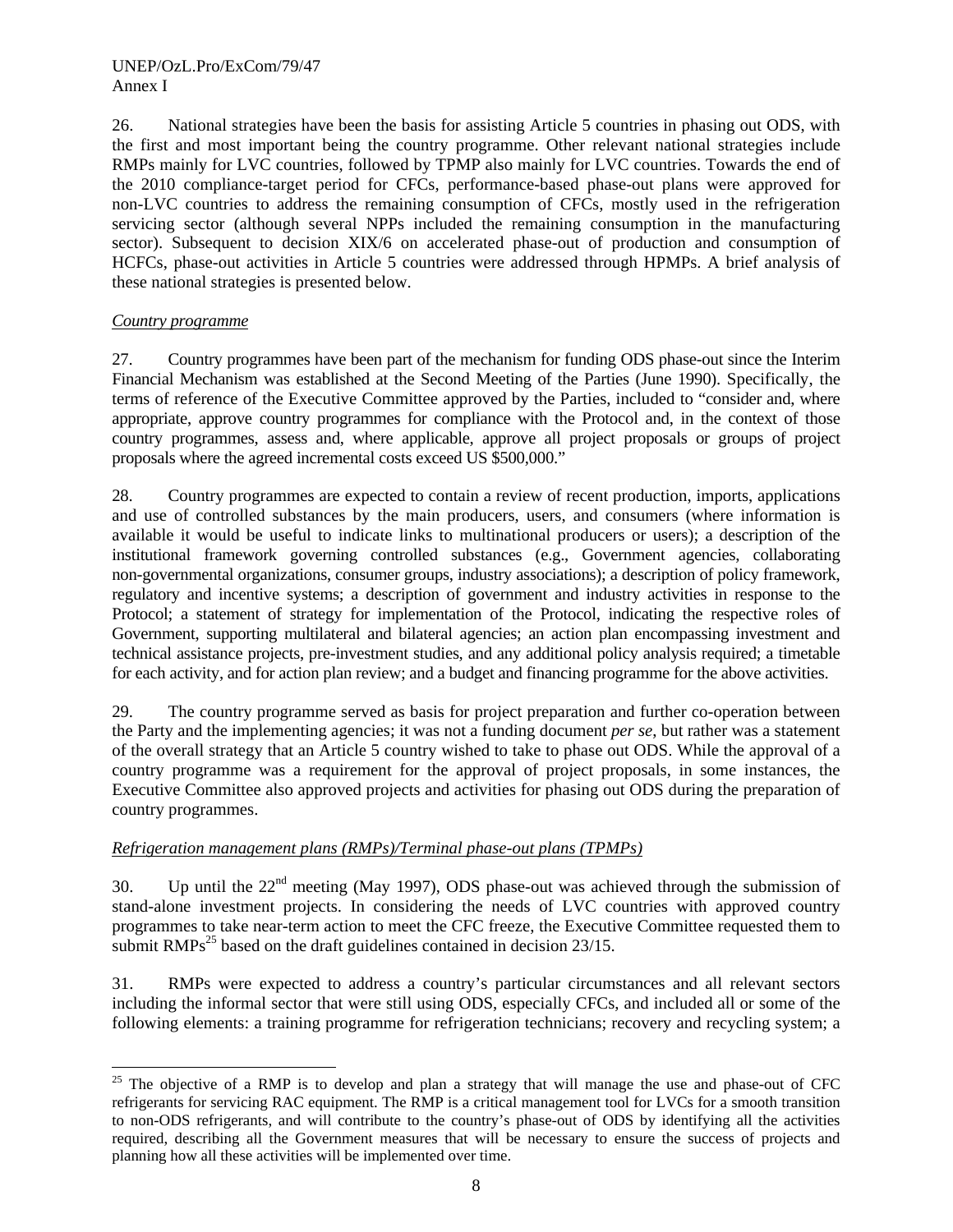training programme for customs officials; and an improved system for collection and monitoring and control of consumption of ODS refrigerant.

32. Several decisions were also taken by the Executive Committee at subsequent meetings in order to be more responsive to the needs of LVC countries, and other non-LVC countries with regard to activities in the RAC servicing sector, and to the nature by which the activities in the other remaining sectors evolved, as well as to reorient the approach to RMPs to better facilitate compliance.

33. One result of these decisions was the shift from the development of an RMP to a TPMP, which was expected to contain the remaining activities that an Article 5 country needed to implement the total phase out of CFCs, with specific requirements and conditions that a country needed to fulfil before consideration by the Executive Committee (e.g., presence of a licensing system, commitment of the Government to completely phase out CFCs, and annual reporting and monitoring of activities).

34. At its  $49<sup>th</sup>$  meeting (July 2006) the Executive Committee considered a document containing a Compendium of recommendations relevant to the evaluation of RMPs and NPPs in non-LVC countries.<sup>26</sup> prepared by the Senior Monitoring and Evaluation Officer pursuant to decision  $48/10^{27}$  The evaluation of RMPs and TPMPs resulted in actions and additional guidance to NOUs and implementing agencies regarding the considerations to be taken into account when planning and implementing RMPs, NPPs or TPMPs. These included cooperation with other government agencies within the country, updating legislative measures, requiring mandatory certification of technicians, and taking into account decision 41/100 for the recovery and recycling part of NPPs, among other things. With regard to training, the decision addressed the need to update training to include the latest information with regard to application of good practices to significantly reduce usage of ODS and to promote the use of alternatives, and paying full attention to safety aspects and the necessary modification or replacement of electrical components in countries where training in the use of hydrocarbons was carried out. In the decision, the Executive Committee also requested the Secretariat, in cooperation with bilateral and implementing agencies, to develop recommendations for indicative lists of appropriate equipment for the main target groups and share information about competitive suppliers, including from Article 5 countries (decision 49/6).

#### *Performance-based phase-out plans*

35. At the  $35<sup>th</sup>$  meeting (December 2001), the Executive Committee adopted the adjusted funding policies of the Multilateral Fund<sup>28</sup>, and emphasized greater government responsibility for managing national phase-out programmes, as well as the demonstrated relevance of projects defined as a direct, and, if applicable, quantifiable linkage between the funded activities and meeting the specific Montreal Protocol control measures. The Committee also requested the Secretariat to work with members of the Executive Committee, and the bilateral agencies and implementing agencies to develop draft guidelines for the preparation, implementation and management of performance-based substance-wide and national phase-out agreements (decision 35/56(a) and (b)).

36. One key element of the adjusted funding policies of the Multilateral Fund was the notion that the Fund's goal would have to shift toward assisting individual Article 5 countries to implement time-bound compliance targets, which would necessitate an adjustment from emphasizing the impact of individual

<sup>-</sup>26 UNEP/OzL.Pro/ExCom/49/7.

<sup>&</sup>lt;sup>27</sup> The Executive Committee noted with appreciation the final report on the intermediate evaluation of RMPs and national phase-out plans in non-LVC consuming countries focusing on the refrigeration servicing sector contained in document UNEP/OzL.Pro/ExCom/48/12; and requested the Senior Monitoring and Evaluation Officer to develop a comprehensive and categorized compendium of recommendations relevant to that evaluation, distinguishing between new recommendations and those that had already been approved by the Executive Committee. 28 Annex XVI of document UNEP/OzL.Pro/ExCom/35/67.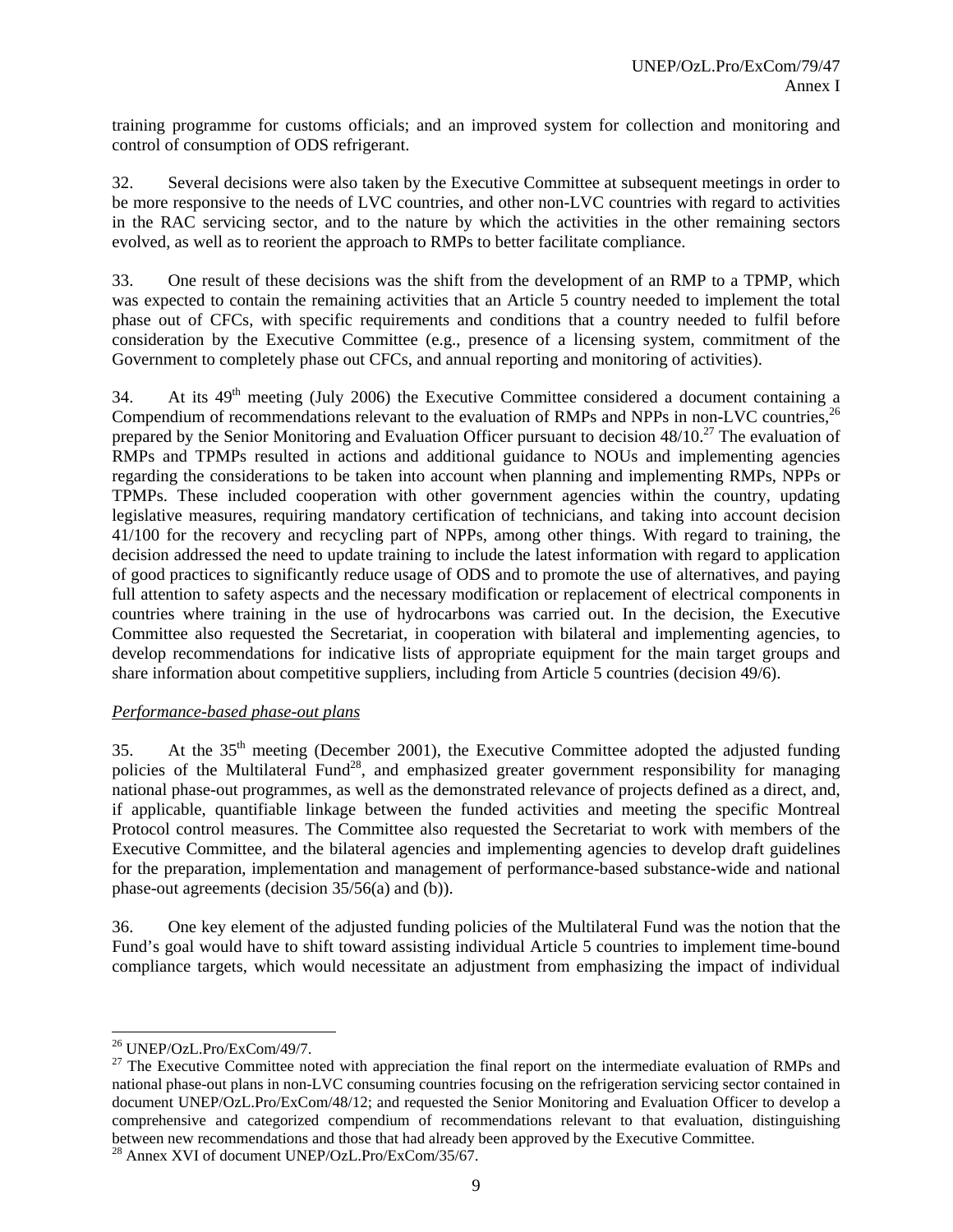projects to putting greater emphasis on the demonstrated relevance of such projects to compliance<sup>29</sup>, as "funding must be predicated on a commitment by the country to achieve sustainable, permanent aggregate reductions in consumption and production, as relevant." Depending on the preference and readiness of the country concerned, two modalities were proposed to implement the adjusted funding policy: funding of performance-based group-wide phase-out agreements; and funding of individual projects or stand-alone sector phase-out plans based on national phase-out strategies.

37. In line with decision 35/56, the Executive Committee approved the guidelines for the preparation, implementation and management of performance-based sector and national ODS phase-out plans, on the understanding that the purpose of the guidelines was to provide general principles and procedures that should be followed in developing and implementing performance-based ODS phase-out plans; and that the guidelines did not apply to already approved performance-based sectoral and national ODS phase-out plans in any regard (decision  $38/65$ ).<sup>30</sup>

## *HPMPs*

38. As a result of accelerating the phase out of HCFCs, the Executive Committee, at its  $53<sup>rd</sup>$  meeting (November 2007), considered a document on "Options for assessing and defining eligible incremental costs for HCFC consumption and production phase-out activities (follow-up to decision  $52/4^{31}$ )"<sup>32</sup> where it noted that the Multilateral Fund has funded two similar exercises: the country programming and the preparation of sector/NPPs, and introduced guidelines for each of them. National surveys have always been an integral part of each of these exercises and provide the factual basis for the planning exercises. The country programming exercise took place for most countries at the early stages of funding of the CFC phase-out activities in a country and prior to the establishment of the CFC baseline. The process assisted the countries in building consensus on the national phase-out plan of action.

39. This formed the basis for the development of guidelines for the preparation of HPMPs, where a staged approach was proposed to allow countries to develop an overarching plan to achieve total phase-out, primarily by allowing for concrete proposals to achieve the first two HCFC control measures in 2013 and 2015, while at the same time allowing countries to propose a subsequent stage, or stages if needed, to manage their HCFC phase-out.

40. At the time of deciding these guidelines, the Executive Committee acknowledged the importance of performance-based funding where a commitment to a maximum fundable consumption ceiling for each country, with annual linear reduction steps, was matched with a funding commitment agreed in principle from the Fund. It also noted the importance of timing, where the planning for HCFC phase-out was similar to the country programming exercise, since it took place at the beginning of the phase-out programme and most likely prior to establishing the baseline. The Committee also recognised the uncertainties both in terms of availability of substitutes and knowledge of their costs, therefore opting for a phase-out strategy based on a phased implementation approach, taking on sectors where substitute technologies are more developed and new technologies become available.

## Other enabling activities that have been funded

41. Based on the 25 years of operation of the Multilateral Fund, implementation of sound enabling activities in Article 5 countries as early as feasible would allow for a sustainable, cost-effective and successful phase-down of HFC consumption and production in Article 5 countries, and potentially reduce

<sup>&</sup>lt;sup>29</sup> Defined as a direct and, if applicable, quantifiable linkage between the funded activities and the specific Montreal Protocol compliance target to be achieved.

<sup>&</sup>lt;sup>30</sup> The guidelines are contained in document UNEP/OzL.Pro/ExCom/38/57/Rev.1.

<sup>&</sup>lt;sup>31</sup> The Secretariat was requested to prepare a document on options for assessing and defining eligible incremental costs for HCFC consumption and production phase-out activities.

<sup>32</sup> UNEP/OzL.Pro/ExCom/53/60.